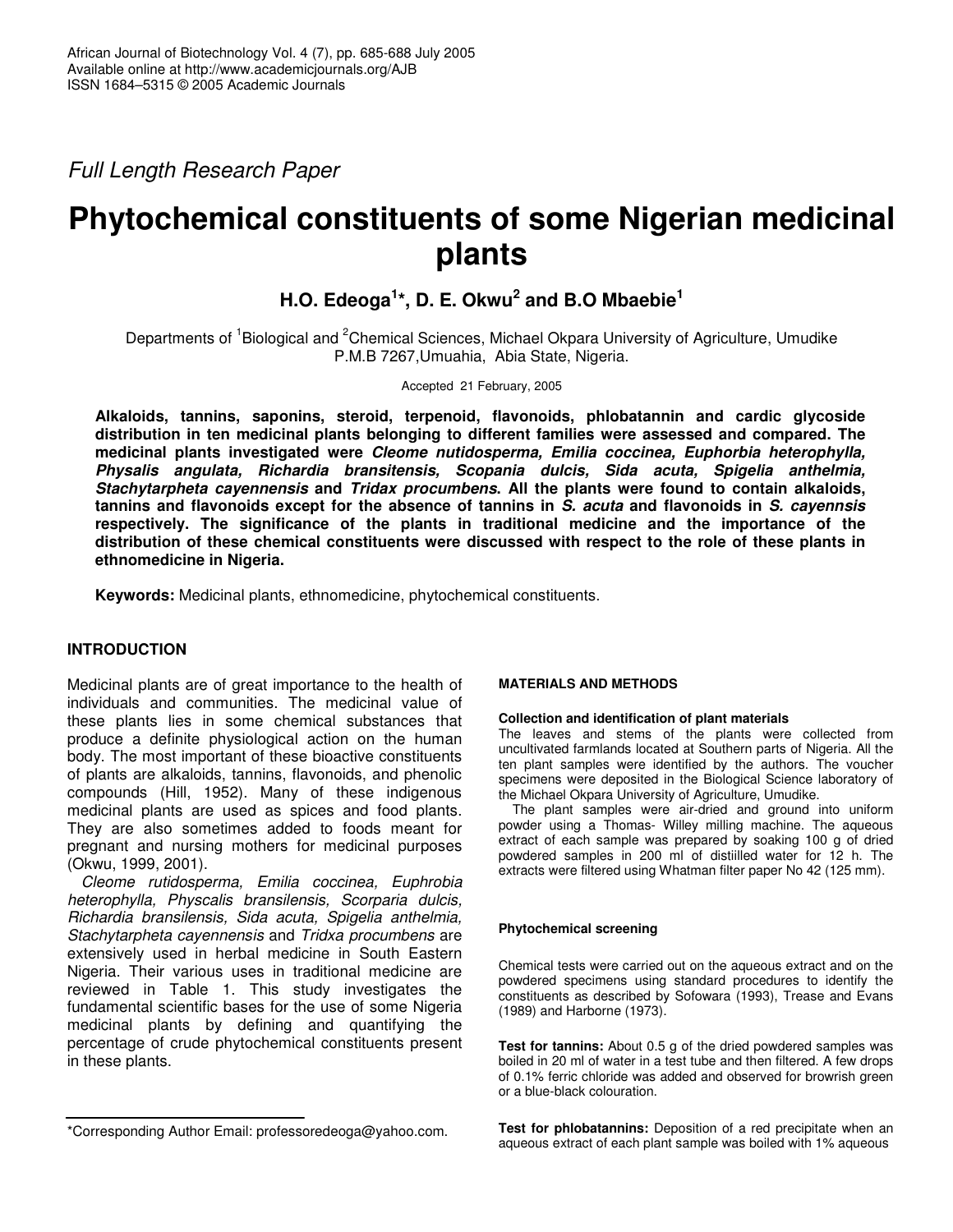| <b>Species</b>  | Family          | <b>Traditional use</b>                                                         | <b>Reference</b>    |
|-----------------|-----------------|--------------------------------------------------------------------------------|---------------------|
| C.              | Caparaceae      | Leaves are edible.                                                             | Burkill, 1984       |
| rutidosperma    |                 | Ear cure for inflammation. Anthelminthic and carminative.                      | Gill. 1992          |
|                 |                 |                                                                                | Gill, 1992          |
| E. coccinea     | Astcraccae      | Treatment of fever and convulsions in children.                                | Agoha, 1981         |
|                 |                 | Treatment for ulcer, craw-craw, ringworm.                                      | Burkill, 1984       |
| E. heterophylla | Euphorbiaceae   | Vegetable and latex used for insect bites.                                     | Edeoga and Gomina,  |
|                 |                 | Treatment for erysipelas, Treatment for cough, bronchial                       | 2002                |
|                 |                 | paroxymal asthma, hay fever, catarrh.                                          | Holm et al., 1997   |
|                 |                 |                                                                                | Gill, 1992          |
| P. bransilensis | Solanaccae      | Treatment of malaria, toothaches liver ailment and<br>rheumatism.              | Gill, 1992          |
|                 |                 | Treatment of stomach disorders, vomiting, diarrhoea and<br>asthma in children. | Gill, 1992          |
| R. bransilensis | Rubiaceae       | Cure for eczema. Treatment of boils.                                           | Burkill, 1994       |
|                 |                 | Active cure against avine malaria                                              |                     |
| S. dulcis       | Scrophulaiaceae | Antiviral, inlibitory and antitumuor activity.                                 | Hayashi et al, 1993 |
|                 |                 | Remedy for cough, chest pains and sore throet, treatment                       |                     |
|                 |                 | of gonorrhoea                                                                  | Gill, 1992.         |
| S. acuta        | Malvaceae       | Feed for livestock.                                                            | Egunjohi, 1969      |
|                 |                 | Stops bleeding, treatment of sores and wounds;<br>antipyretic.                 |                     |
| S. anthelmia    | Lonaniaceae     | Worm excellar.                                                                 | Gill, 1992          |
| S. cyaenneusis  | Verbanaceae     | Remady for dysentery, syphilis, gonorrhoea and catarrahal<br>conditions.       | Gill, 1992          |
| T. procumbeus   | Asteraceae      | Feed for livestock.                                                            | Egunjobi, 1969      |
|                 |                 | Stops bleeding.                                                                | Holms et al., 1997  |
|                 |                 | Treatment of diarrheca, malaria and stomachache.                               | Burcill, 1984       |

**Table 1.** Review of the various medicinal uses of the study plants.

hydrochloric acid was taken as evidence for the presence of phlobatinins.

**Test for saponin:** About 2 g of the powdered sample was boiled in 20 ml of distilled water in a water bath and filtered. 10ml of the filtrate was mixed with 5 ml of distilled water and shaken vigorously for a stable persistent froth. The frothing was mixed with 3 drops of olive oil and shaken vigorously, then observed for the formation of emulsion.

**Teat for flavonoids:** Three methods were used to determine the presence of flavonoids in the plant sample (Sofowara, 1993; Harbrone, 1973). 5 ml of dilute ammonia solution were added to a portion of the aqueous filtrate of each plant extract followed by addition of concentrated  $H_2SO_4$ . A yellow colouration observed in each extract indicated the presence of flavonoids. The yellow colouration disappeared on standing.

Few drops of 1% aluminium solution were added to a portion of each filtrate. A yellow colouration was observed indicating the presence of flavonoids.

A portion of the powdered plant sample was in each case heated with 10 ml of ethyl acetate over a steam bath for 3 min. The mixture was filtered and 4 ml of the filtrate was shaken with 1 ml of dilute ammonia solution. A yellow colouration was observed indicating a positive test for flavonoids.

**Test for steriods:** Two ml of acetic anhydride was added to 0.5 g ethanolic extract of each sample with 2 ml  $H_2SO_4$ . The colour changed from violet to blue or green in some samples indicating the presence of steroids.

**Test for terpenoids (Salkowski test):** Five ml of each extract was mixed in 2 ml of chloroform, and concentrated  $H_2SO_4$  (3 ml) was carefully added to form a layer. A reddish brown colouration of the inter face was formed to show positive results for the presence of terpenoids.

**Test for cardiac glycosides (Keller-Killani test):** Five ml of each extracts was treated with 2 ml of glacial acetic acid containing one drop of ferric chloride solution. This was underlayed with 1 ml of concentrated sulphuric acid. A brown ring of the interface indicates a deoxysugar characteristic of cardenolides. A violet ring may appear below the brown ring, while in the acetic acid layer, a greenish ring may form just gradually throughout thin layer.

#### **Quantitative determination of the chemical constituency**

**Preparation of fat free sample:** 2 g of the sample were defatted with 100 ml of diethyl ether using a soxhlet apperatus for 2 h.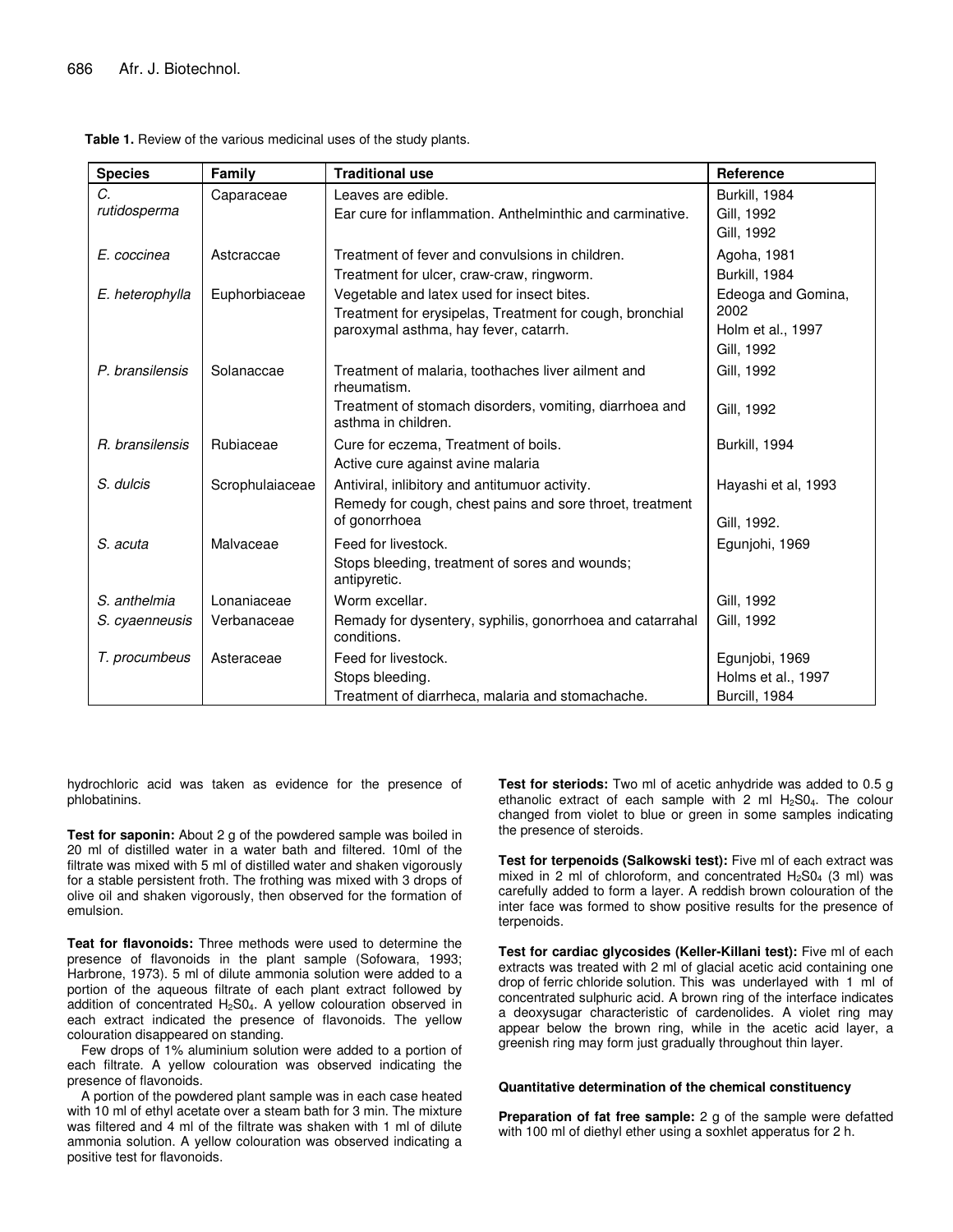| <b>Plants</b>   | <b>Alkaloids</b> | <b>Tannin</b> | Saponin   | <b>Steriod</b> | Phlobatannin | <b>Terpenoid</b> | <b>Flavonoid</b> | Cardic<br>glycoside |
|-----------------|------------------|---------------|-----------|----------------|--------------|------------------|------------------|---------------------|
| C. rutidosperma | $+$              |               | $\ddot{}$ |                |              |                  |                  |                     |
| E. coccinea     |                  |               |           |                |              |                  |                  |                     |
| E. heterophylla | $+$              |               |           |                |              |                  |                  |                     |
| P. bransilensis | $\div$           |               |           |                |              |                  |                  |                     |
| R. bransilensis | $\ddot{}$        |               |           |                |              |                  |                  |                     |
| S. dulcis       | $+$              |               |           |                |              |                  |                  |                     |
| S. acuta        | $\div$           |               |           |                |              |                  |                  |                     |
| S. anthelmia    | $+$              |               |           |                |              |                  |                  |                     |
| S. cayennensis  | $\ddot{}$        |               |           |                |              |                  |                  |                     |
| T. procumbens   |                  |               |           |                |              |                  |                  |                     |

**Table 2.** Qualitative analysis of the phytochemicals of the medicinal plants.

Presence of constituent

 $+=$  = Absence of constituent

**Determination of total phenols by spectrophotometric method:** The fat free sample was boiled with 50 ml of ether for the extraction of the phenolic component for 15 min. 5 ml of the extract was pipetted into a 50 ml flask, then 10 ml of distilled water was added. 2 ml of ammonium hydroxide solution and 5 ml of concentrated amylalcohol were also added. The samples were made up to mark and left to react for 30 min for colour development. This was measured at 505 nm.

**Alkaloid determination using Harborne (1973) method:** 5 g of the sample was weighed into a 250 ml beaker and 200 ml of 10% acetic acid in ethanol was added and covered and allowed to stand for 4 h. This was filtered and the extract was concentrated on a waterbath to one-quarter of the original volume. Concentrated ammonium hydroxide was added dropwise to the extract until the precipitation was complete. The whole solution was allowed to settle and the precipitated was collected and washed with dilute ammonium hydroxide and then filtered. The residue is the alkaloid, which was dried and weighed.

**Tannin determination by Van-Burden and Robinson (1981) method:** 500 mg of the sample was weighed into a 50 ml plastic bottle. 50 ml of distilled water was added and shaken for 1 h in a mechanical shaker. This was filtered into a 50 ml volumetric flask and made up to the mark. Then 5 ml of the filtered was pipetted out into a test tube and mixed with 2 ml of 0.1 M FeC $l_3$  in 0.1 N HCl and 0.008 M potassium ferrocyanide. The absorbance was measured at 120 nm within 10 min.

**Saponin determination:** The method used was that of Obadoni and Ochuko (2001). The samples were ground and 20 g of each were put into a conical flask and 100 cm<sup>3</sup> of 20% aqueous ethanol were added. The samples were heated over a hot water bath for 4 h with continuous stirring at about 55°C. The mixture was filtered and the residue re-extracted with another 200 ml 20% ethanol. The combined extracts were reduced to 40 ml over water bath at about 90°C. The concentrate was transferred into a 250 ml separatory funnel and 20 ml of diethyl ether was added and shaken vigorously. The aqueous layer was recovered while the ether layer was discarded. The purification process was repeated.

60 ml of n-butanol was added. The combined n-butanol extracts were washed twice with 10 ml of 5% aqueous sodium chloride. The remaining solution was heated in a waterbath. After evoporation the samples were dried in the oven to a constant weight; the saponin content was calculated as percentage.

**Flavonoid determination by the method of Bohm and Kocipai-Abyazan (1994):** 10 g of the plant sample was extracted repeatedly with 100 ml of 80% aqueous methanol at room temperature. The whole solution was filtered through whatman filter paper No 42 (125 mm). The filtrate was later transferred into a crucible and evaporated into dryness over a water bath and weighed to a constant weight.

# **RESULTS**

The present study carried out on the plant samples revealed the presence of medicinally active constituents. The phytochemical cheracters of the ten medicinal plants investigated are summerized in Tables 2 and 3. Alkaloids, tannins, flavonoids and cardiac glycosides were present in all the plants. Tannins and cardic glycosides were absent in *S. cayennensis* and *T. procumbens*, respectively. Only *S. dulcus, E.*

*heterophyila, P. angulata* and *E. coccinea* showed the presence of terpenoids (Table 2).

Quantitative estimation of the percentage crude chemical constituents in these medicinal plants studied is summarized in Table 3. *S. acuta* contained the highest percentage crude yield of alkaloids (1.04%), while *C. rutidosperma* contained the lowest yield of alkaloid (0.32%) but the highest yield of tannin (15.25%). Phenols were obtained in the plants but the yields recorded were minimal (0.20-0.04%).

# **DISCUSSION**

The phytochemical screening and quantitative estimation of the percentage crude yields of chemical constituents of the plants studied showed that the leaves and stems were rich in alkaloids, flavonoids, tannins and saponins. They were known to show medicinal activity as well as exhibiting physiological activity (Sofowara, 1993).

The absence of saponin in *S. dulcis* in the present study is in contrast with the opinion of Gill (1992) who